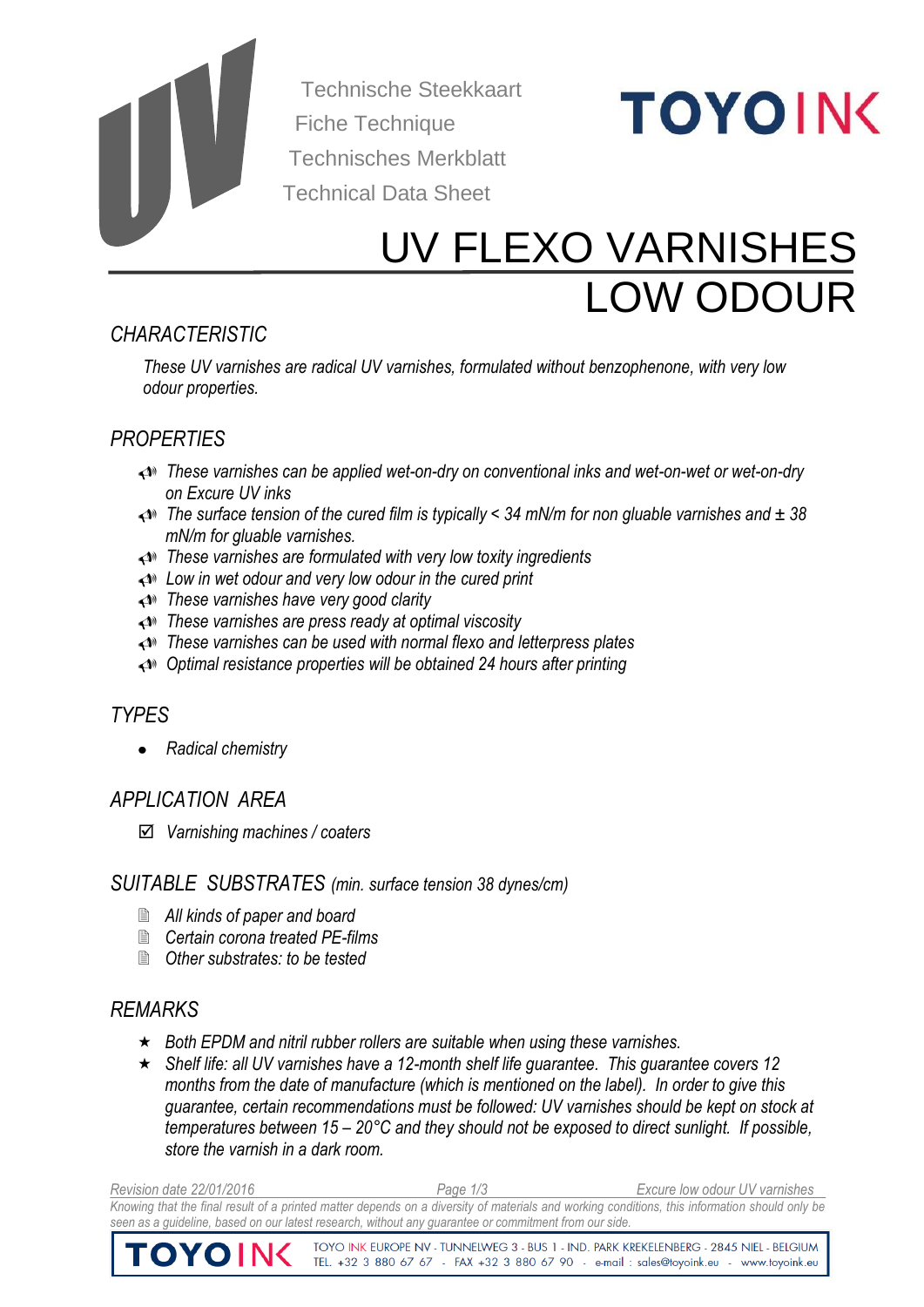#### *Stir well before use.*

| <b>Article</b> | <b>Viscosity</b><br>21°C/DIN4<br>mm | Cure      | <b>Slip</b> | <b>Gloss</b> | Rub / scuff     | <b>Property</b>                      |
|----------------|-------------------------------------|-----------|-------------|--------------|-----------------|--------------------------------------|
| EXC90004       | $35 - 50$ sec                       | High      | Medium      | High         | Medium          | Standard, Anti-<br>blocking          |
| EXC90004/S     | $35 - 45$ sec                       | High      | High        | High         | High            | Low odour, more<br>reactive and slip |
| EXC90023       | $35 - 55$ sec                       | Medium    | Low         | High         | Medium          | Gluable, Monomer<br>free             |
| EXC90049       | $40 - 60$ sec                       | Low       | Medium/High | High         | Medium          | Perfect adhesion                     |
| EXC90053       | $70 - 100$ sec                      | High      | Very High   | Very low     | Medium          | Matt                                 |
| EXC90092       | $40 - 60$ sec                       | High      | Very high   | Medium       | Very high       | Release properties                   |
| EXC90095       | $25 - 40$ sec                       | High      | Medium      | High         | High            | Low viscosity                        |
| EXC99004       | $60 - 80$ sec                       | High      | High        | High         | Medium          | Gluable / Anti-<br>blocking          |
| EXC99012       | $40 - 70$ sec                       | High      | Low         | High         | Medium          | Gluable, Standard                    |
| EXC99037       | $40 - 65$ sec                       | High      | Medium      | High         | Medium/<br>High | Optical brightener                   |
| EXC99053       | $50 - 70$ sec                       | High      | Low         | Very low     | Medium          | Gluable, matt                        |
| EXC99055       | $40 - 60$ sec                       | Very high | High        | High         | High            | <b>Standard</b>                      |
| EXC99094       | $35 - 50$ sec                       | High      | Very high   | High         | Medium          | High slip / Anti<br>blocking         |

# *PACKAGING*

- *10 kg jerry cans*
- *25 kg jerry cans*
- *200 kg barrels*

TOYOIN

- *600 kg containers*
- *1000 kg containers*

# *ADDITIVES*

| Wash up solution          | for manual washing<br>for automatic washing<br>labelling and reg. free | EXC10810<br>EXC10800<br>EXC10820 |
|---------------------------|------------------------------------------------------------------------|----------------------------------|
| Photoinitiator            |                                                                        | EXC10045                         |
| Levelling agent           |                                                                        | EXC10003                         |
| <b>Thinner</b>            |                                                                        | EXC10705                         |
| Slip agent                |                                                                        | EXC10005                         |
| Anti penetration additive |                                                                        | EXC10013                         |

*Revision date 22/01/2016 Page 2/3 Excure low odour UV varnishes Knowing that the final result of a printed matter depends on a diversity of materials and working conditions, this information should only be seen as a guideline, based on our latest research, without any guarantee or commitment from our side.* 

TOYO INK EUROPE NV - TUNNELWEG 3 - BUS 1 - IND. PARK KREKELENBERG - 2845 NIEL - BELGIUM<br>TEL. +32 3 880 67 67 - FAX +32 3 880 67 90 - e-mail : sales@toyoink.eu - www.toyoink.eu